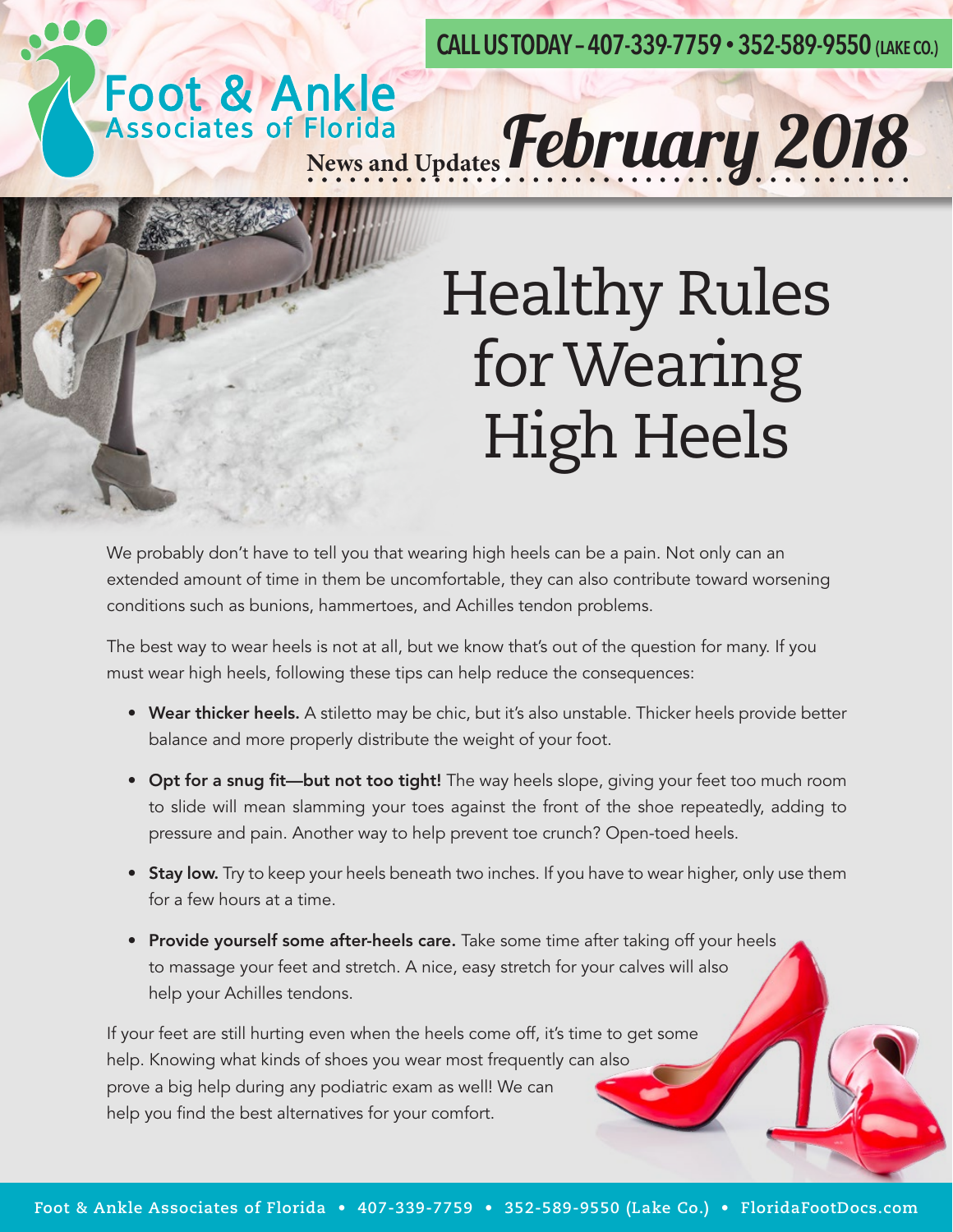## How to Give a Great Foot Massage

Whether your relationship is at the stage of lavish romantic escapes or simply wanting to fall asleep in front of Netflix together, there is one gesture that often seems to garner plenty of appreciation: a foot massage.

If you want to surprise your loved one with a next-level massage, try these steps:

- Before you begin, make a nice, warm footbath. Add some aromatic oils. You could even add citrus slices to rub against the feet to help soften the skin.
- Prepare your lap with a pillow wrapped in a soft towel. After the feet are dry, work on each foot separately. Hold the foot by the heel, then gently rotate the foot in a circle—three turns one way, three turns the other. Repeat with the toes.
- Squeeze some foot cream or oil onto your thumbs and place them on the center of the foot arch, right below the ball of the foot. Rub in small circles with light pressure, each thumb moving in an opposite circular direction. Follow by shifting your thumbs up and down the length of the foot, with firm pressure, each thumb starting on opposite sides.
- Squeeze every toe lightly, then make small circular motions beneath each toe.
- Move to the ball of the foot, making small circles with the thumbs in opposite directions, up and down the sole. Add extra pressure near the heel.
- Finish by gently squeezing the area below the ankle for a few seconds, or gently rub the Achilles tendon. You can always do both!

As with any sort of treatment like this, results may vary depending on your partner's preferences. Listening to them is one of the most important parts of the massage!

### Mark Your Calendars

- **February 3** National Day the Music Died Bye, Bye, Miss American Pie…
- February 9 National Pizza Day -What's Your Favorite Topping?
- February 11 National Make a Friend Day -Be a Good Neighbor!
- February 15 Singles Awareness Day Be Proud and Independent!
- February 18 National Battery Day Check Your Smoke Alarms!
- February 23 National Banana Bread Day Add a Bit of Butter.
- February 26 National Tell a Fairy Tale Day "Once Upon a Time..."

February 28 National Public Sleeping Day - We Advise Against this One.

 $\overline{\mathcal{L}}$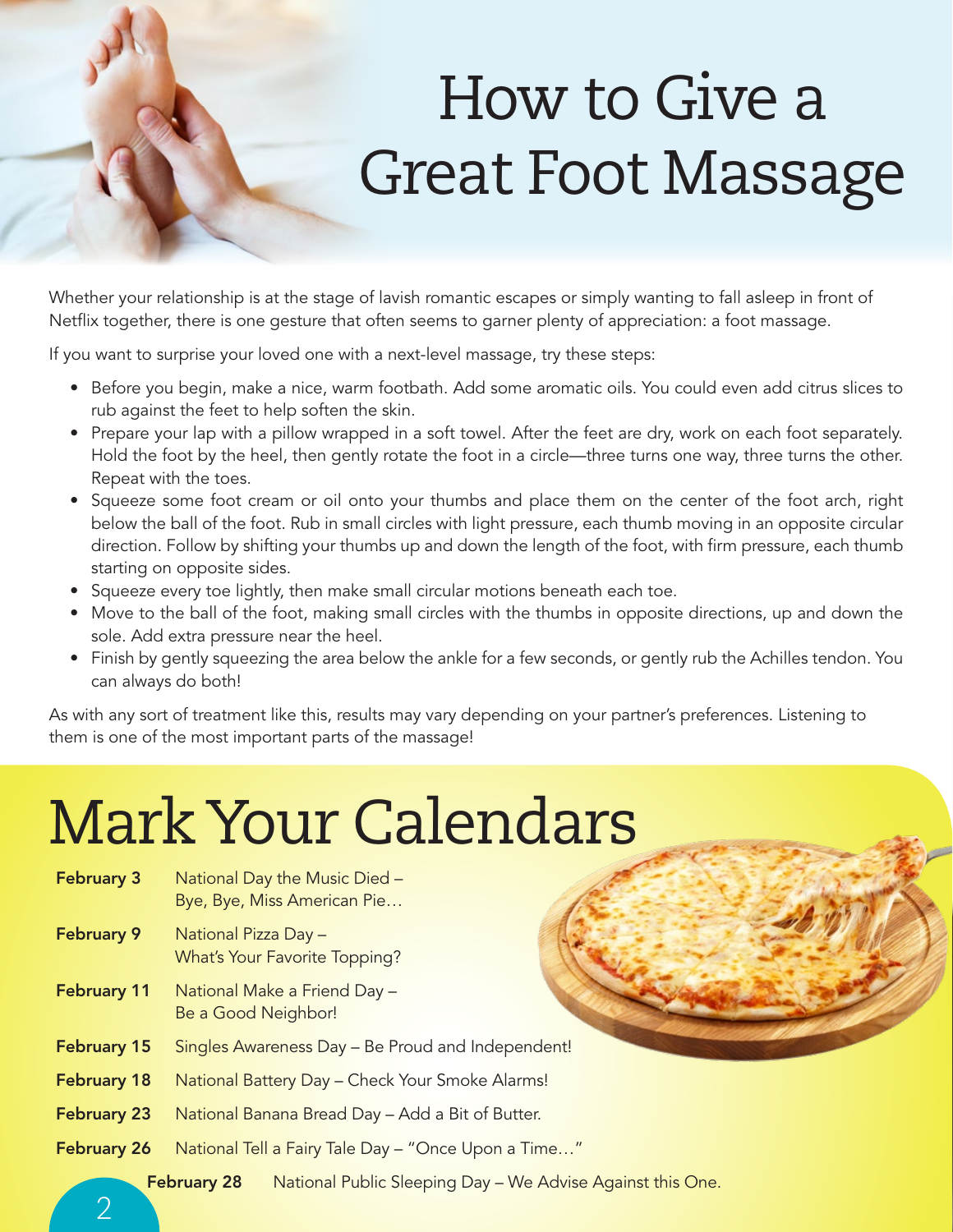## Help for Dry, Cracking Skin

Winter can be a dry season in many places, and our feet are especially susceptible to drying out for many other reasons, too! For one, our feet contain fewer oil glands than anywhere else on our body, meaning less natural oils to keep skin soft and moisturized. Weight, age, medications, and health conditions can also contribute to your feet feeling like a barren landscape.

Feet that become overly dry are more prone to painful cracks and fissures as well. Taking some time each night to treat your feet, however, can help resolve dry, cracked skin.

Before bed, soak your feet for about 20 minutes in a small tub filled with warm water and liquid soap. Use a pumice stone (gently—it should not hurt!) to exfoliate loosened, dead skin cells. Then simply rinse off and pat dry with a towel.

Once cleaned off, apply a moisturizing foot cream or petroleum jelly generously to your feet. Cover them in a pair of old socks to both lock in the moisture and keep from making a slippery mess! Keep the socks on overnight, then wash your feet off again in the morning.

The above nightly routine can begin to show results in several days. If the problem doesn't show any improvement, or your feet are too cracked and painful, please see us. You may have an underlying problem or need advanced treatment!



#### Tips for Tasting New Chocolates

It's one of the sweeter times of the year. And while we don't normally condone a sugary diet, there are some occasions when you might want to experience something new. You and your doctors know your limits, of course, so please practice the proper amount of moderation!

If you're going to try some new kinds of chocolate this month, though, why not try tasting them like a pro? Chocolate has more than 400 distinct flavor components, so slow down and savor them.

Try heading somewhere quiet, both in terms of sounds and smells. Have some water or bread handy to cleanse your palate if you're trying more than one kind.

There's plenty to experience before tasting! Take in the aroma and look for a glossy appearance to the chocolate. Break a piece off, which should provide another good dose of aroma. Savor that, as well.

Now taste! Place a small piece on your tongue, but do not chew. Let it melt over your tongue and release its flavors. You may be surprised at how the taste changes if you pay attention!

A small piece of chocolate may take you quite a ways, so don't rush it. And don't feel like you need to consume the entire bar at this time, either (We might want some!).